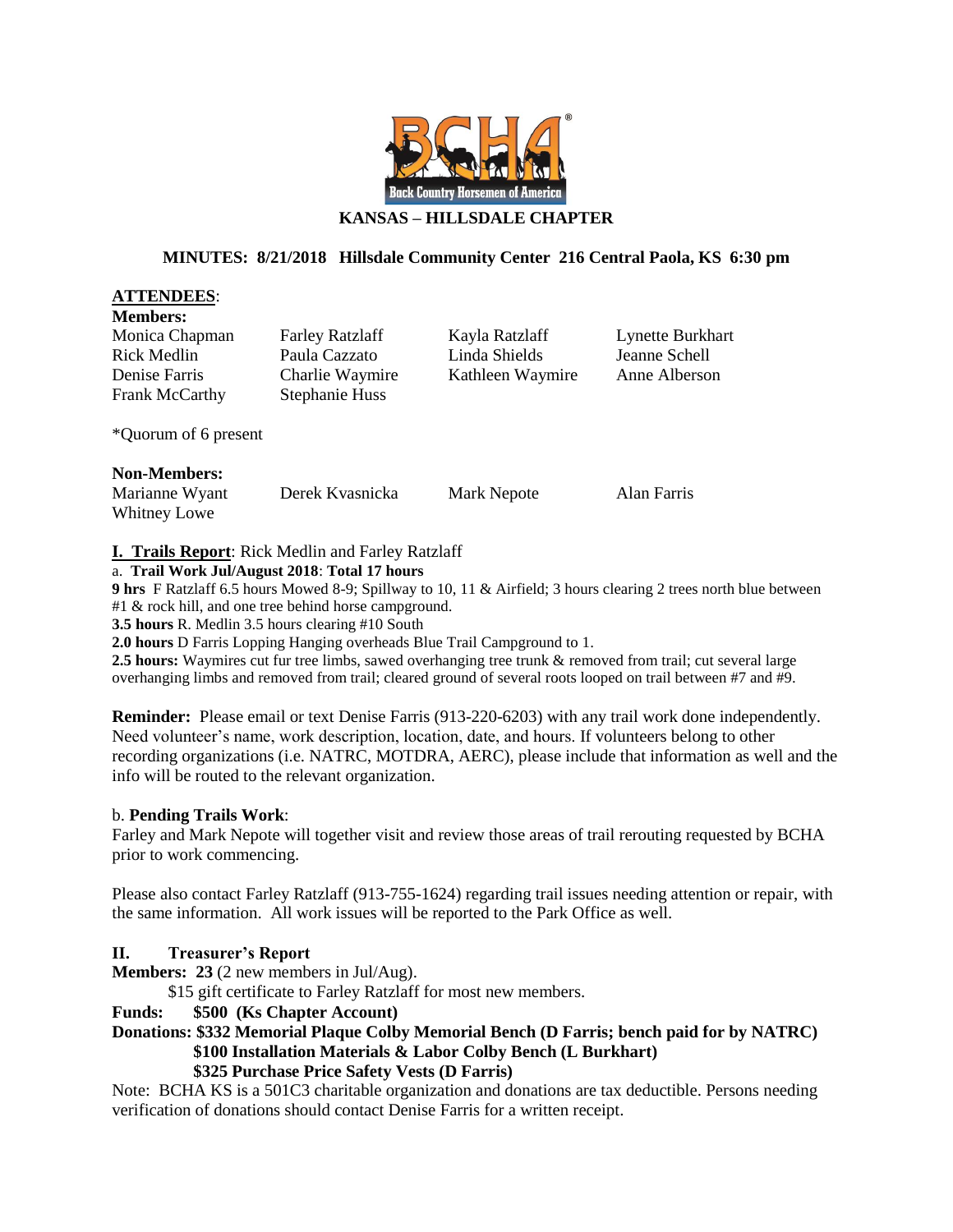## III. **Fundraising**

- a. CTH Opportunity: BCHA Hillsdale asked to sponsor and staff food concession at UCTHA competition Douglas County Fairgrounds in February. Group decided to pass this year given we don't yet have the member numbers, but will pass the opportunity on to BCHA KS state chapter.
- b. Tack Sale: Set for September 29<sup>th</sup>, Saturday at Saddle Ridge Pavilion. Donations of tack (including description and estimated FMV sales price) should go to Denise Farris. Lynette Burkhart and Stephanie Huss volunteered to assist.
- c. Benefit fund ride: To be scheduled for spring 2019, to be coordinated by Rick Medlin.
- d. Safety Vest sales: 50 bright orange safety vests donated to the Club for sale thru the Club and Campground Office, \$10 each. Size L and XL for hunting season.

## **IV. Officer Elections:**

The following slate of officers ran unopposed and were approved by unanimous vote:

| President:                | <b>Rick Medlin</b>     |
|---------------------------|------------------------|
| Vice President:           | Becky Wiehl            |
| Secretary:                | Denise Farris          |
| Treasurer:                | Lynette Burkhart       |
| Trails Chair:             | <b>Farley Ratzlaff</b> |
| <b>Fundraising Chair:</b> | <b>Stephanie Huss</b>  |

## **V. New Business**

a. Future Trail Changes – Near Shooting Range

Charlie Waymire suggested that since a bridge across Bull Creek below the spillway would cost so much, and that some horses may not cross a bridge, that the trail be brought back north through the woods well east of the shooting range close to the Park maintenance lot behind the office and then west through the trees to come out on the north side of the range close to the road crossing the spillway. Mark stated that this would need approval of Jim Bell (Army Corp. Engineers) as he is the final approval for any trails close to the dam.

- b. Park Report:
- 1. Equipment.

Mark Nepote reported that they had acquired an ATV and a small tractor for mowing. The ATV has already been delivered and is in use. They will be using it to spray for noxious weeds such as the problem with the sericea lespedeza. The tractor will be delivered in November. He said that they still need a mini-excavator but cannot fund it through the Park funds but there are other funding avenues to check into.

# 2. Grounds Improvements

Mark reported that they are working to change open fields into crop ground which will help increase funds available for Park use. They have already changed some fields to hay ground and they have an additional 100 acres that will be ready to be planted in crops in the spring planting season.

# 3. Trail issues

Mark stated that he is the liaison to be contacted for any matters relating to the Park grounds.